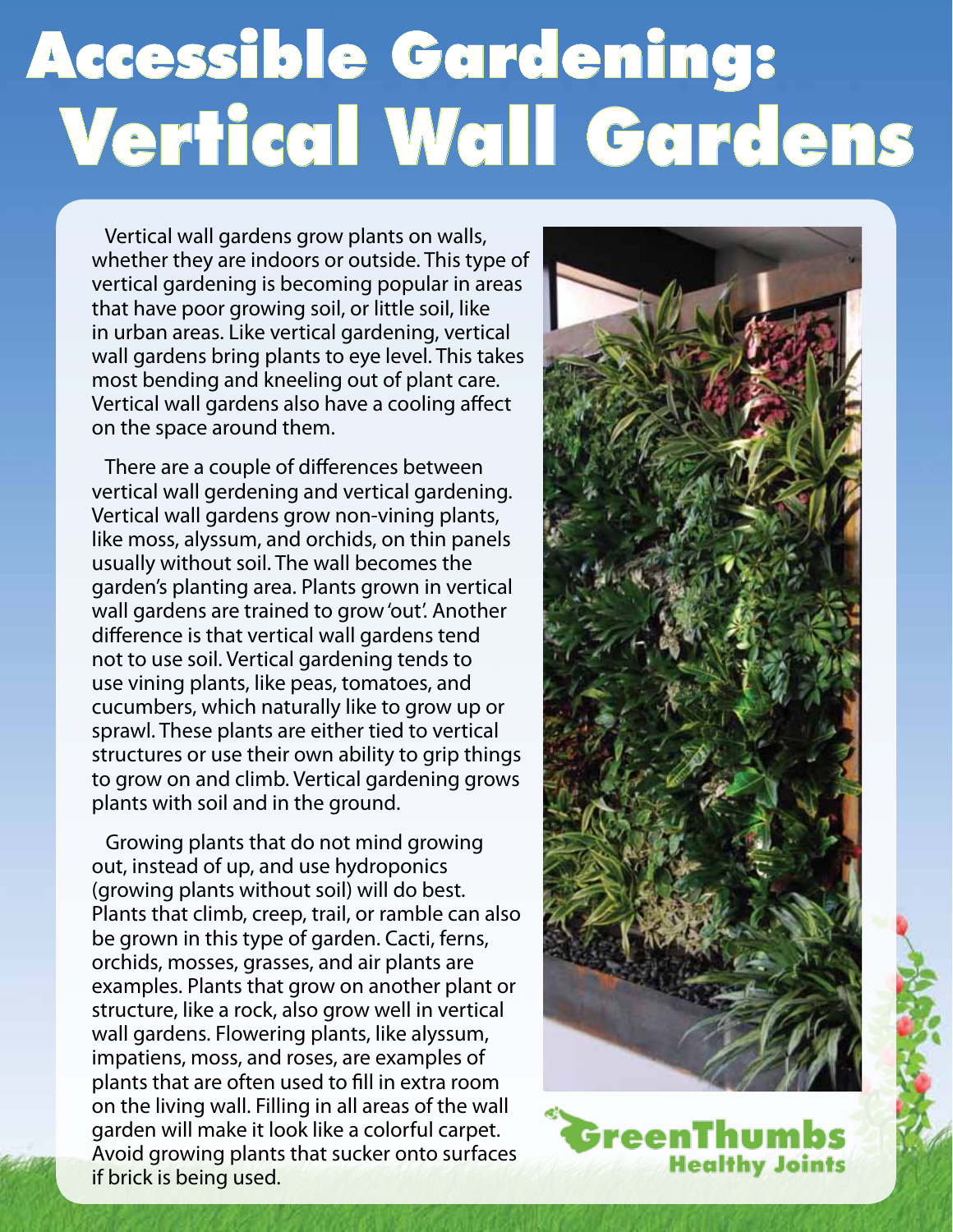## **Basic Construction**

 There are many different ways to build a vertical wall garden. Ideas range from simple to complex. One way to quickly make a vertical wall garden is to mount a large, trough-shaped planter box on the side of a wall. A more difficult way to build one is described below.

• Build a wood frame that can hold a four foot high, five foot wide, and eight inch thick block of soil-less mix. (Soil-less mix can be a nutrient mix that feeds plants. It can also be medium culture that takes the place of soil. Medium culture can be made out of brick shards, clay pellets, gravel, rock wool, roof venting fiber, plastic fiber materials, insulation panels, and carpet padding. For more information, see 'Accessible Gardening: Hydroponic Gardening' fact sheet.) Fasten the frame to a sturdy wall or fence at a height at which you are comfortable while gardening.

- Add a wood plank with drain holes to the bottom of the frame.
- Line the side of the frame that will face you when you are gardening with black, plastic sheeting.
- Cover the sheeting with a lightweight paneling frame, like a trellis or chicken wire. Back the paneling frame with two inch square galvanized wire fencing.
- Attach the trellis to either the left or right side of the frame with a piano hinge along the entire side. This allows the front to be unbolted from the opposite side and swing open like a door for easy emptying.
- Leave the top of the wall open in order to fill with soil-less planting mix and for general watering.

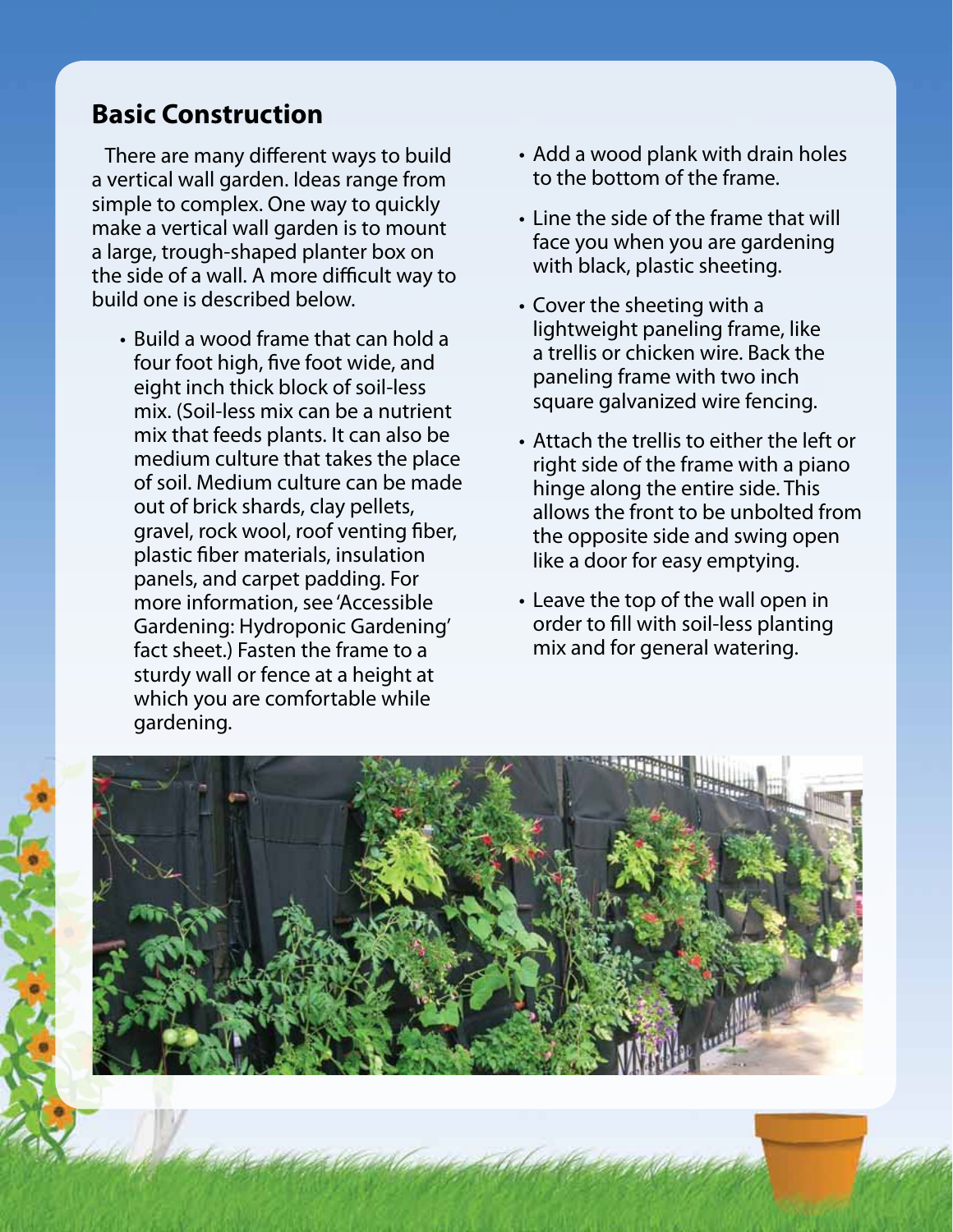

## **Plant care tips**

- The wall, that your vertical wall Vertical wall gardens can be heavy. with water much more then it when choosing a wall on which to would be under normal weather grow your garden. conditions. This is because plants<br>
in a vertical wall garden have their<br>
roots against the wall. Putting a<br>
waterproof barrier on the wall<br>
you have chosen for your vertical<br>
you choose to use drip irrigation<br>
you choose the waterproof barrier on before • You can grow your vertical wall<br>fastening the frame to the wall. garden using soil. You can do this by
	- garden will be on, will be in contact Remember to keep weight in mind
		-
		- using paneling that is wide enough to hold small amounts of soil.